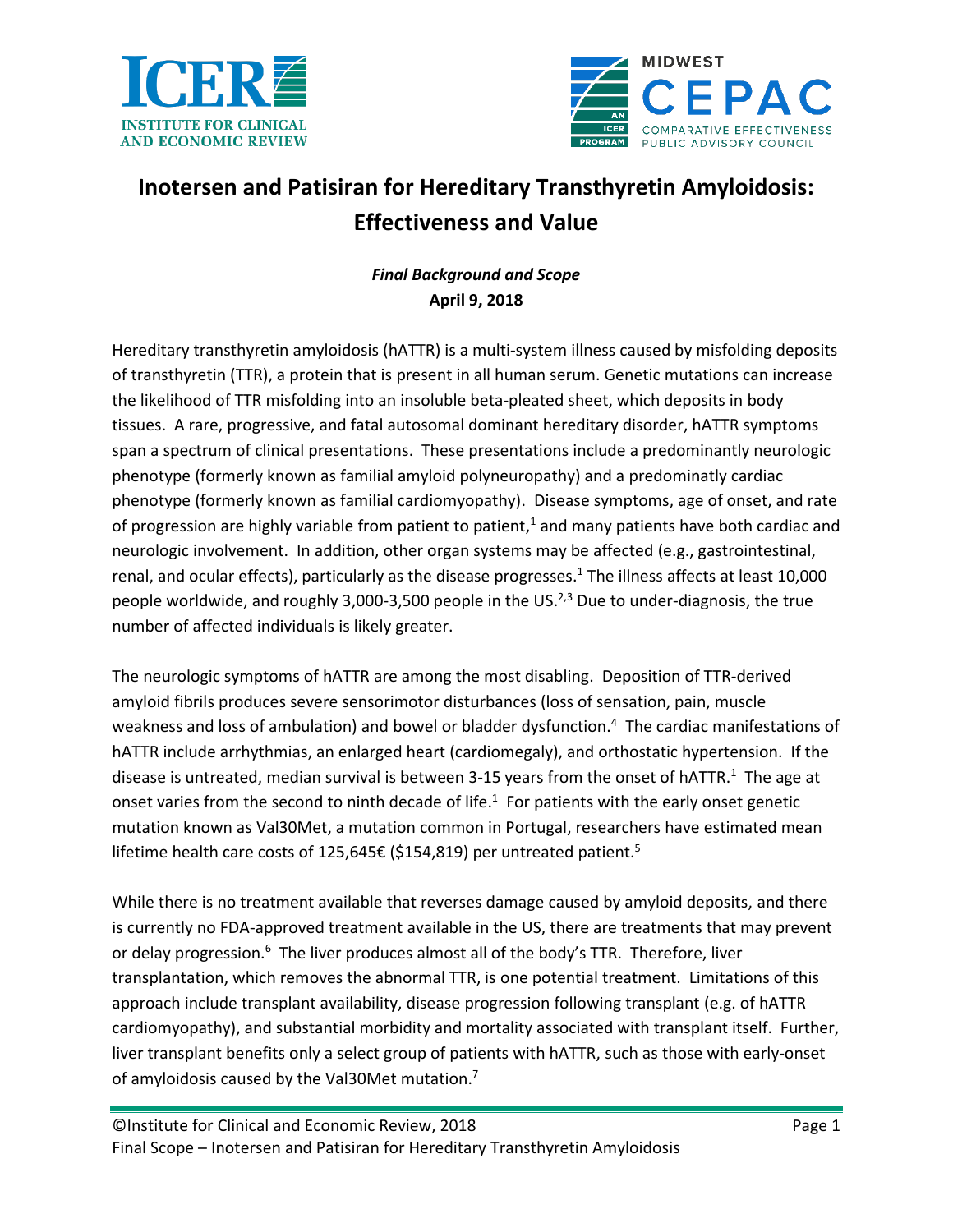Diflunisal, a generic nonsteroidal anti-inflammatory drug (NSAID) which stabilizes transthyretin tetramers, is one off-label treatment available in the United States. In a randomized trial of 130 patients with symptomatic hATTR, diflunisal significantly reduced progression of neurologic impairment at two years and preserved quality of life compared to placebo[.](#page-9-7) <sup>8</sup> However, use of diflunisal is limited by risks of gastrointestinal bleeding and worsening of renal insufficiency.

Tafamidis, a TTR stabilizer administered orally once daily, is the only medicine approved to delay disease progression in hATTR, and is approved in the European Union and several South American and Asian countries.<sup>[9-11](#page-9-8)</sup> However, the US FDA did not approve its use during a filing in 2012, due to limited efficacy data.<sup>[12](#page-9-9)</sup>

In addition, there are two investigational agents currently under FDA review for hATTR: patisiran (Alnylam Pharmaceuticals) and inotersen (Akcea Theraputics). Patisiran is an RNA interference (RNAi) therapeutic.<sup>[13,](#page-9-10)[14](#page-9-11)</sup> An IV infusion, patisiran suppresses the production of both mutant and nonmutant forms of TTR. Inotersen is an antisense oligonucleotide (ASO) that complements exactly the messenger RNA (mRNA) that encodes for TTR. A once weekly subcutaneous injection, inotersen binds the mRNA leading to degradation of TTR by RNAase. In Phase III clinical trials, both agents improved measures of neuropathy impairment, the primary study outcome, and health-related quality of life. Secondary endpoints included modified body mass index (mBMI; the product of serum albumin concentration and BMI) and NT-proBNP, a measure of left ventricular cardiac function, both of which have been found to be predictors of survival in hATTR.<sup>[15,](#page-9-12)[16](#page-9-13)</sup> Other exploratory cardiomyopathy endpoints (e.g., ejection fraction, left ventricular size) were also included in the studies and may be relevant for this evaluation.

As the first agents targeting the production of the protein inducing hATTR, clinical interest in the use of patisiran and inotersen is likely to be high. However, there may be uncertainties related to the translation of surrogate outcomes to longer-term clinical benefit, the durability of such benefit, potential harms of treatment, and the costs associated with the use of these medications. All stakeholders will therefore benefit from a comprehensive review of the comparative clinical effectiveness, safety, and economic impact of patisiran and inotersen relative to standard care for hATTR.

## **Stakeholder Input**

This draft scoping document was developed with input from diverse stakeholders, including patients and their families, patient advocacy groups, clinicians, researchers, and manufacturers of the agents of focus in this review. This document incorporates feedback gathered during preliminary calls with stakeholders and open input submissions from the public.

Patients, patient advocates, and researchers have conveyed that hATTR is a severe disabling illness that profoundly impacts all aspects of quality of life. Given that the disease may affect multiple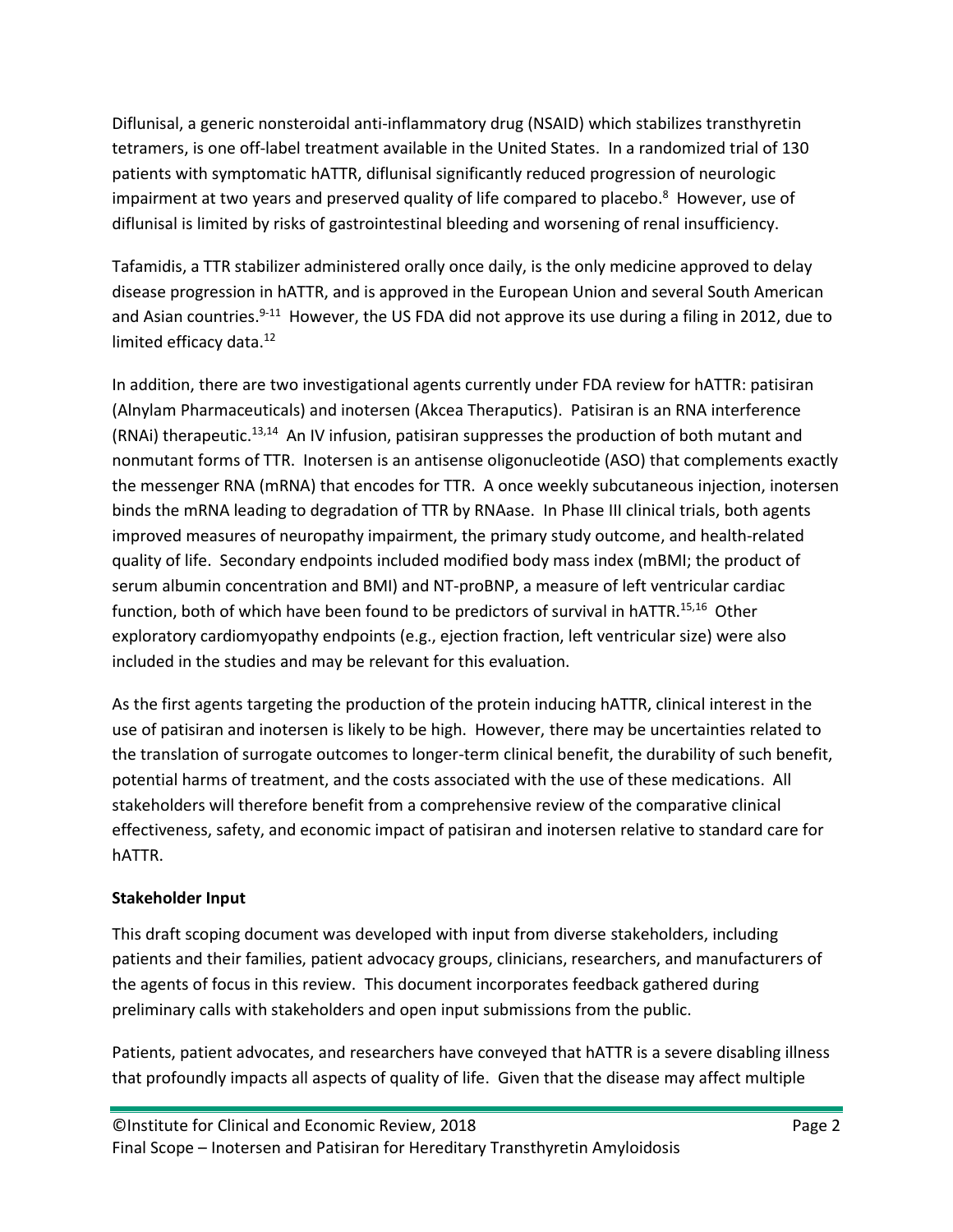organ systems and may progress rapidly, a wide variety of manifestations may include (but are not limited to) weight loss, wasting, difficulty walking, and alternating constipation and uncontrollable diarrhea. Patients with hATTR are frustrated by loss of independence. Not only are patients unable to work, but they may also have difficulty leaving the house and ultimately, may become bedbound and unable to dress, feed, or bathe themselves. Patients describe a devastating impact of the illness on family life, with members of multiple generations of the same family affected. Some individuals care for older family members who are affected while also worrying about children who carry the mutation. Patients voice concern that in the face of such suffering, there are currently no treatments approved in the US specifically for hATTR. Current off-label treatments are of limited efficacy, and patients often have difficulty travelling to a small number of Amyloid Centers of Excellence at academic medical centers in the US to receive treatment.

This final scoping document incorporates feedback gathered during preliminary calls with stakeholders and following a three-week public comment period. ICER looks forward to continued engagement with stakeholders throughout its review of inotersen and patisiran for hATTR and encourages comments to refine our understanding of the clinical effectiveness and value of preventive treatments.

## **Potential Major Advance for a Serious Ultra-Rare Condition:**

We propose to assess patisiran and inotersen under an adaptation of the ICER value framework focused on treatments for serious, ultra-rare conditions because we believe the assessment meets the following proposed criteria:

- *The eligible patient populations for the treatment indication(s) included in the scope of the ICER review is estimated at fewer than approximately 10,000 individuals.*
- *There are no ongoing or planned clinical trials of the treatment for a patient population greater than approximately 10,000 individuals.*

As noted above, the estimated diagnosed prevalence in the U.S. is approximately 3,000-3,500, and is not likely to exceed 10,000 even with the potential for under-diagnosis.

## **Report Aim**

This project will evaluate the health and economic outcomes of patisiran and inotersen for hATTR. The ICER value framework includes both quantitative and qualitative comparisons across treatments to ensure that the full range of benefits and harms - including those not typically captured in the clinical evidence such as innovation, public health effects, reduction in disparities, and unmet medical needs - are considered in the judgments about the clinical and economic value of the interventions.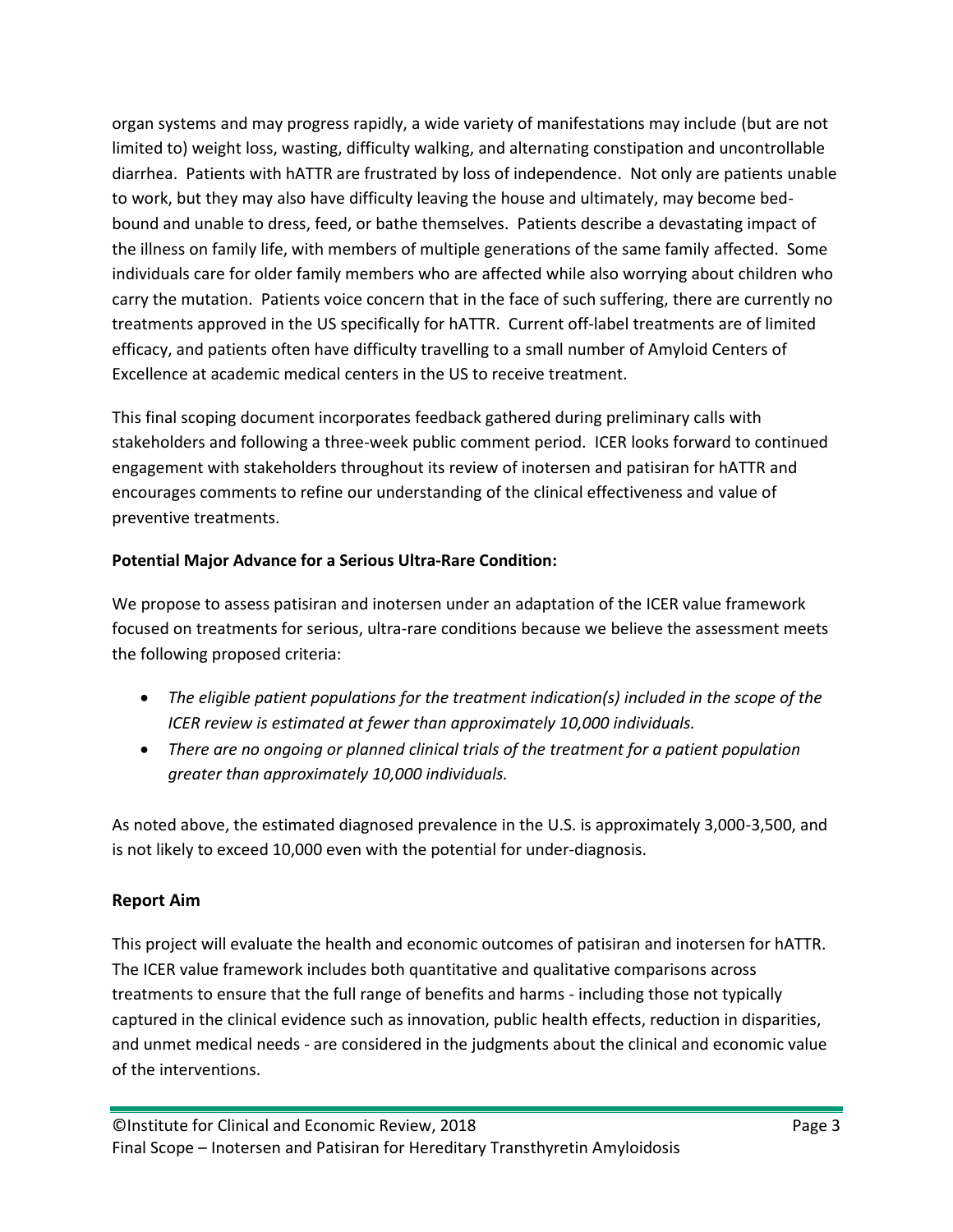## **Scope of Clinical Evidence Review**

The proposed scope for this assessment is described on the following pages using the PICOTS (Population, Intervention, Comparators, Outcomes, Timing, and Settings) framework. Evidence will be abstracted from randomized controlled trials as well as high-quality systematic reviews; highquality comparative cohort studies will be considered, particularly for long-term outcomes and uncommon adverse events. Our evidence review will include input from patients and patient advocacy organizations, data from regulatory documents, information submitted by manufacturers, and other grey literature when the evidence meets ICER standards (for more information, see [https://icer-review.org/methodology/icers-methods/icer-value-assessment-framework/grey](https://icer-review.org/methodology/icers-methods/icer-value-assessment-framework/grey-literature-policy/)[literature-policy/\)](https://icer-review.org/methodology/icers-methods/icer-value-assessment-framework/grey-literature-policy/).

All relevant evidence will be synthesized qualitatively or quantitatively. Wherever possible, we will seek out head-to-head studies of the interventions and comparators of interest. Data permitting, we will also consider combined use of direct and indirect evidence in network meta-analyses of selected outcomes. Full details regarding the literature search, screening strategy, data extraction, and evidence synthesis will be provided after the finalized scope in a research protocol published on the Open Science Framework website [\(https://osf.io/7awvd/\)](https://osf.io/7awvd/).

## **Analytic Framework**

The general analytic framework for assessment of therapies for hATTR is depicted in Figure 1.1.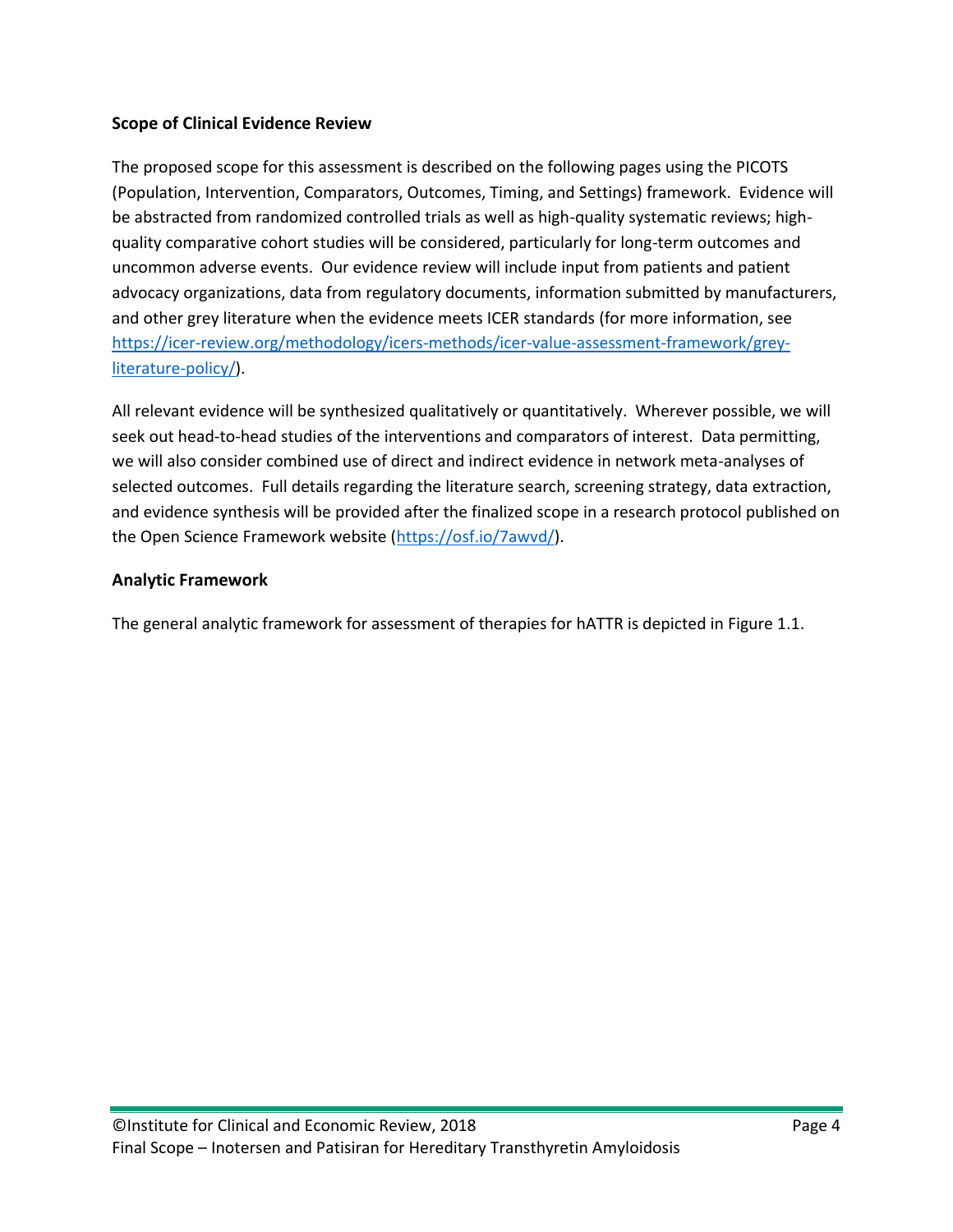#### **Figure 1.1. Analytic Framework: Therapies for Hereditary TTR amyloidosis (hATTR)**



AE: adverse event, SAE: serious adverse event

The diagram begins with the population of interest on the left. Actions, such as treatment, are depicted with solid arrows which link the population to outcomes. For example, a treatment may be associated with specific health outcomes. Outcomes are listed in the shaded boxes; those within the rounded boxes are intermediate outcomes (e.g. neuropathy impairment score), and those within the squared-off boxes are key measures of benefit (e.g., quality of life). The key measures of benefit are linked to intermediate outcomes via a dashed line, as the relationship between these two types of outcomes may not always be validated. Curved arrows lead to the adverse events of treatment which are listed within the blue ellipse.

## *Populations*

The population of focus for the review is adults with hereditary ATTR (hATTR) amyloidosis.

#### *Interventions*

The list of interventions was developed with input from patient organizations, clinicians, manufacturers, and payers on which drugs to include. The full list of interventions is as follows:

- Patisiran
- Inotersen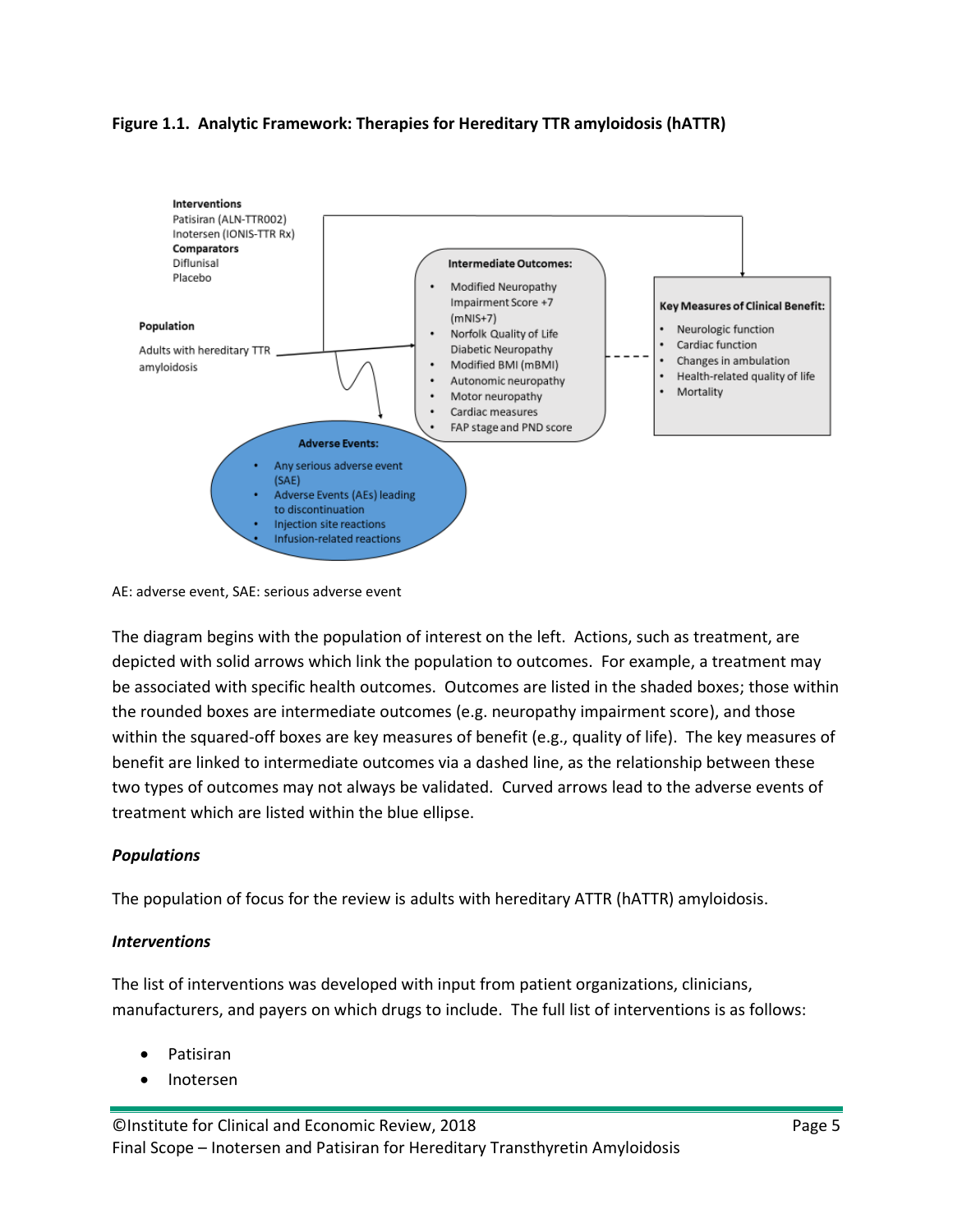## *Comparators*

The comparator in clinical trials was placebo, reflecting best supportive care. Data permitting, we also intend to compare the investigational agents to each other as well as to diflunisal.

## *Outcomes*

The outcomes of interest are described in Table 1.1 below.

**Table 1.1. Key Outcomes and Harms**

| <b>Outcomes</b>                                 | <b>Key Harms</b>                                   |  |
|-------------------------------------------------|----------------------------------------------------|--|
| Neuropathy (e.g., Modified Neuropathy           | Significant adverse events                         |  |
| Improvement Score)                              |                                                    |  |
| Modified BMI (BMI x albumin)                    | Adverse events leading to discontinuation          |  |
| NT-proBNP                                       | Injection site reactions                           |  |
| Living independently                            | Thrombocytopenia (platelet count decrease) causing |  |
|                                                 | significant bleeding                               |  |
| Mobility                                        | Infusion-related reactions                         |  |
| Pain                                            | Grades 3 and 4 serious adverse events              |  |
| Ability to attend to activities of daily living | Death                                              |  |
| Health-related Quality of life                  |                                                    |  |
| Cardiac function (e.g., ejection fraction, left |                                                    |  |
| ventricle mass, NT-proBNP)                      |                                                    |  |
| Mortality                                       |                                                    |  |

## *Timing*

Evidence on intervention effectiveness will be derived from studies of at least one year's duration and evidence on harms from studies of at least three months' duration.

## *Settings*

All relevant settings will be considered, including both outpatient and inpatient settings in the United States.

## **Other Benefits and Contextual Considerations**

Our reviews seek to provide information on other benefits offered by the intervention to the individual patient, caregivers, the delivery system, other patients, or the public that would not have been considered as part of the evidence on comparative clinical effectiveness. These elements are listed in Table 1.2.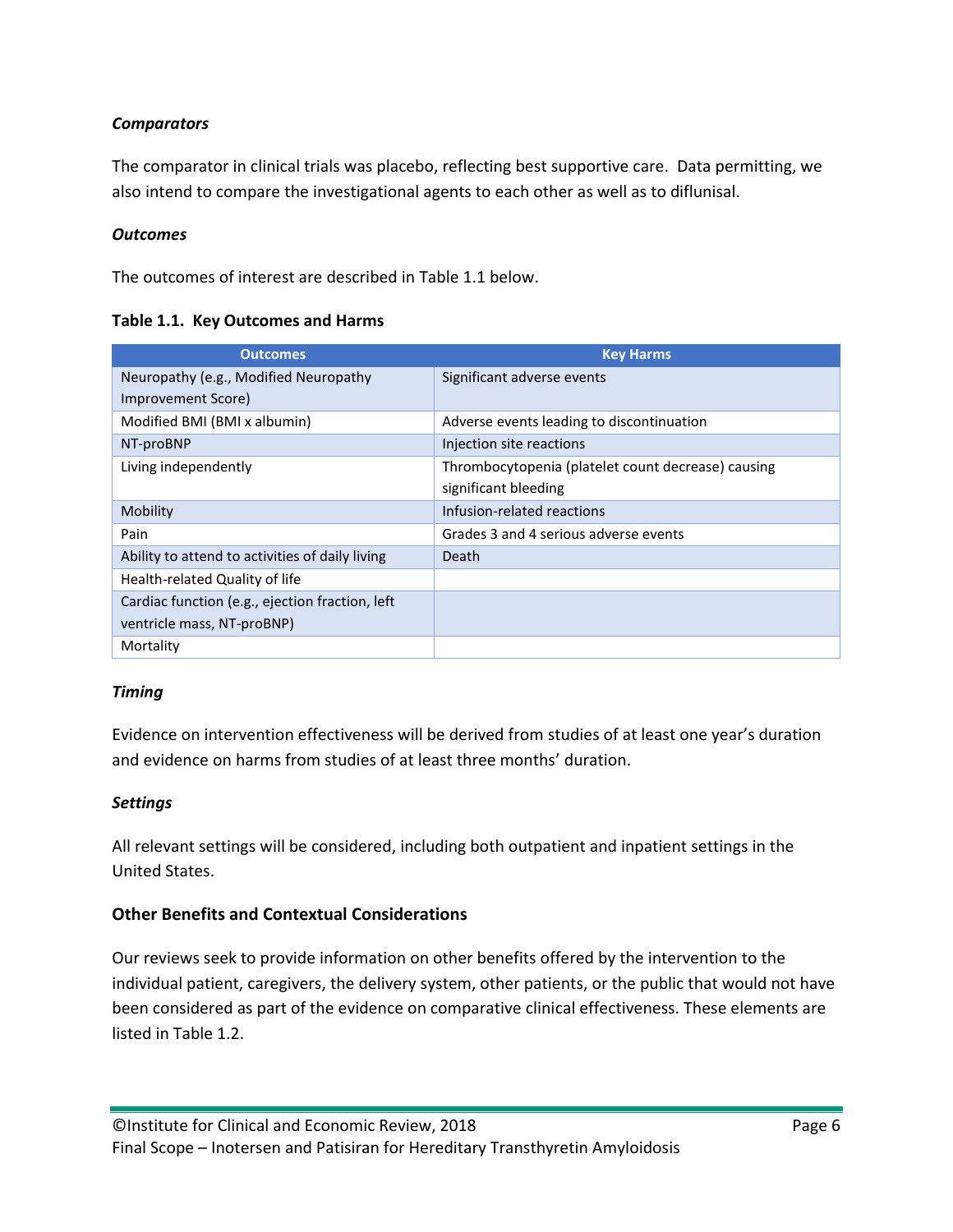|  | Table 1.2. Potential Other Benefits and Contextual Considerations |  |  |  |
|--|-------------------------------------------------------------------|--|--|--|
|--|-------------------------------------------------------------------|--|--|--|

| <b>Potential Other Benefits</b>                                                                                      |
|----------------------------------------------------------------------------------------------------------------------|
| This intervention provides significant direct patient health benefits that are not adequately captured by the        |
| QALY.                                                                                                                |
| This intervention offers reduced complexity that will significantly improve patient outcomes.                        |
| This intervention will reduce important health disparities across racial, ethnic, gender, socio-economic, or         |
| regional categories.                                                                                                 |
| This intervention will significantly reduce caregiver or broader family burden.                                      |
| This intervention offers a novel mechanism of action or approach that will allow successful treatment of many        |
| patients who have failed other available treatments.                                                                 |
| This intervention will have a significant impact on improving return to work and/or overall productivity.            |
| Other important benefits or disadvantages that should have an important role in judgments of the value of this       |
| intervention.                                                                                                        |
| <b>Potential Other Contextual Considerations</b>                                                                     |
| This intervention is intended for the care of individuals with a condition of particularly high severity in terms of |
| impact on length of life and/or quality of life.                                                                     |
| This intervention is intended for the care of individuals with a condition that represents a particularly high       |
| lifetime burden of illness.                                                                                          |
| This intervention is the first to offer any improvement for patients with this condition.                            |
| Compared to "the comparator," there is significant uncertainty about the long-term risk of serious side effects      |
| of this intervention.                                                                                                |
| Compared to "the comparator," there is significant uncertainty about the magnitude or durability of the long-        |
| term benefits of this intervention.                                                                                  |
| There are additional contextual considerations that should have an important role in judgments of the value of       |
| this intervention.                                                                                                   |
|                                                                                                                      |

ICER encourages stakeholders to provide input on these elements in their public comment submissions.

# **Scope of Comparative Value Analyses**

As a complement to the evidence review, we will develop an economic model to assess the costeffectiveness of the treatments of interest (inotersen and patisiran) relative to conventional support therapy that has available clinical and economic evidence for the treatment of patients with hereditary ATTR (hATTR) amyloidosis. A cohort of patients will transition between health states during predetermined cycles over a lifetime time horizon. The model will include one event, liver transplant, and 5 health states: (i) disease stage 1, where the patient does not require assistance with ambulation or daily function, (ii) disease stage 2, where the patient requires carer assistance and/or a walking aid, (iii) disease stage 3, where the patient is bed-bound, (iv) post-liver transplantation; and (v) death. The model will follow patients from treatment initiation until death, given available evidence. In addition, cost-effectiveness will be estimated for shorter time horizons (e.g., five years)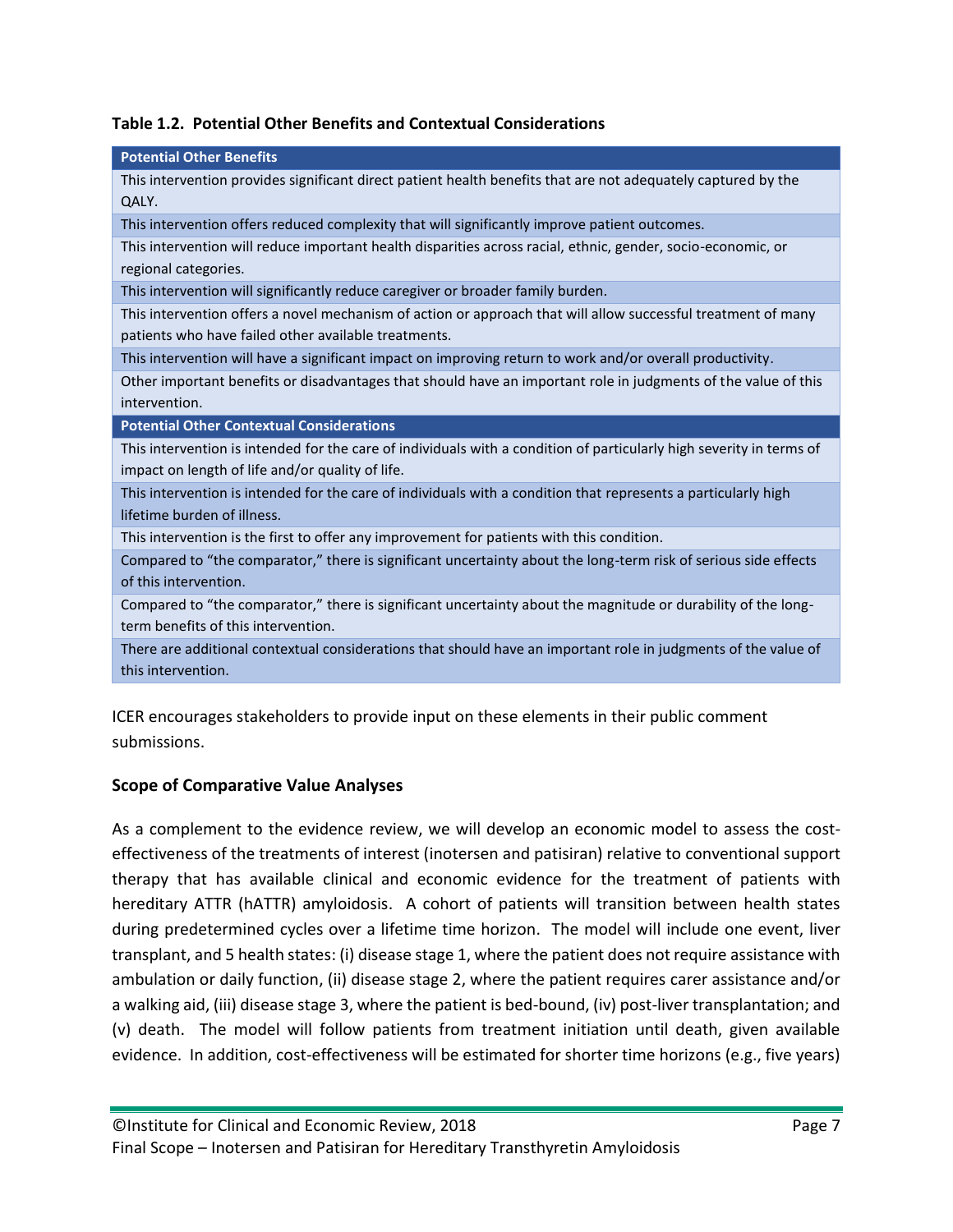and if possible for patient subgroups, reflecting heterogeneity by genetic mutation (e.g., Val30Met vs. non-Val30Met).

Under ICER's modifications to the value assessment framework for treatments for ultra-rare diseases, we will consider dual "base cases," which will reflect the health system (i.e., a focus on direct medical care costs only) and modified societal perspectives. A modified societal perspective is included if appropriate data are available, and if it is anticipated that the impact of the treatment on patient and caregiver productivity, education, disability, and nursing home costs are both substantial and large relative to health care costs. If not assessed as a dual base case, a modified societal perspective will be considered in a scenario analysis.

Model inputs will be informed by existing clinical evidence and any published economic evaluations. Key model inputs will include clinical probabilities, overall survival, occurrence of adverse events, quality of life values, and health care costs. Treatment effectiveness will be estimated using estimates of patient response using validated neurologic and/or cardiovascular measures, which may be obtained as point estimates or through meta-analyses of available data. Probabilities, costs, and other inputs may differ between treatments to reflect varying effectiveness between interventions; however, health state utility values will be consistent across interventions.

Health outcomes and costs will be dependent on time spent in each health state, clinical events, adverse events (AEs), and direct medical as well as indirect costs. The health outcome of each intervention will be evaluated in terms of life-years and quality-adjusted life years (QALYs) gained. Quality of life weights will be applied to each health state. The model will include direct medical costs, including but not limited to costs related to condition-related care and serious adverse events. Relevant pairwise comparisons will be made between treatments (when feasible), and results will be expressed in terms of the incremental cost per QALY gained, cost per life-year gained, and cost per intermediate outcome (e.g., treatment response) achieved.

In a separate analysis, we will explore the potential health system budgetary impact of treatment over a five-year time horizon, utilizing published or otherwise publicly-available information on the potential population eligible for treatment and results from the model for treatment costs and cost offsets. This budgetary impact analysis will indicate the relation between treatment price and level of use for a given potential budget impact and will allow assessment of any need for managing the cost of such interventions.

More information on ICER's methods for estimating potential budget impact can be found at: [http://icer-review.org/wp-content/uploads/2016/02/ICER-Value-Assessment-Proposed-Updates-](http://icer-review.org/wp-content/uploads/2016/02/ICER-Value-Assessment-Proposed-Updates-Webinar-021317.pdf)[Webinar-021317.pdf.](http://icer-review.org/wp-content/uploads/2016/02/ICER-Value-Assessment-Proposed-Updates-Webinar-021317.pdf)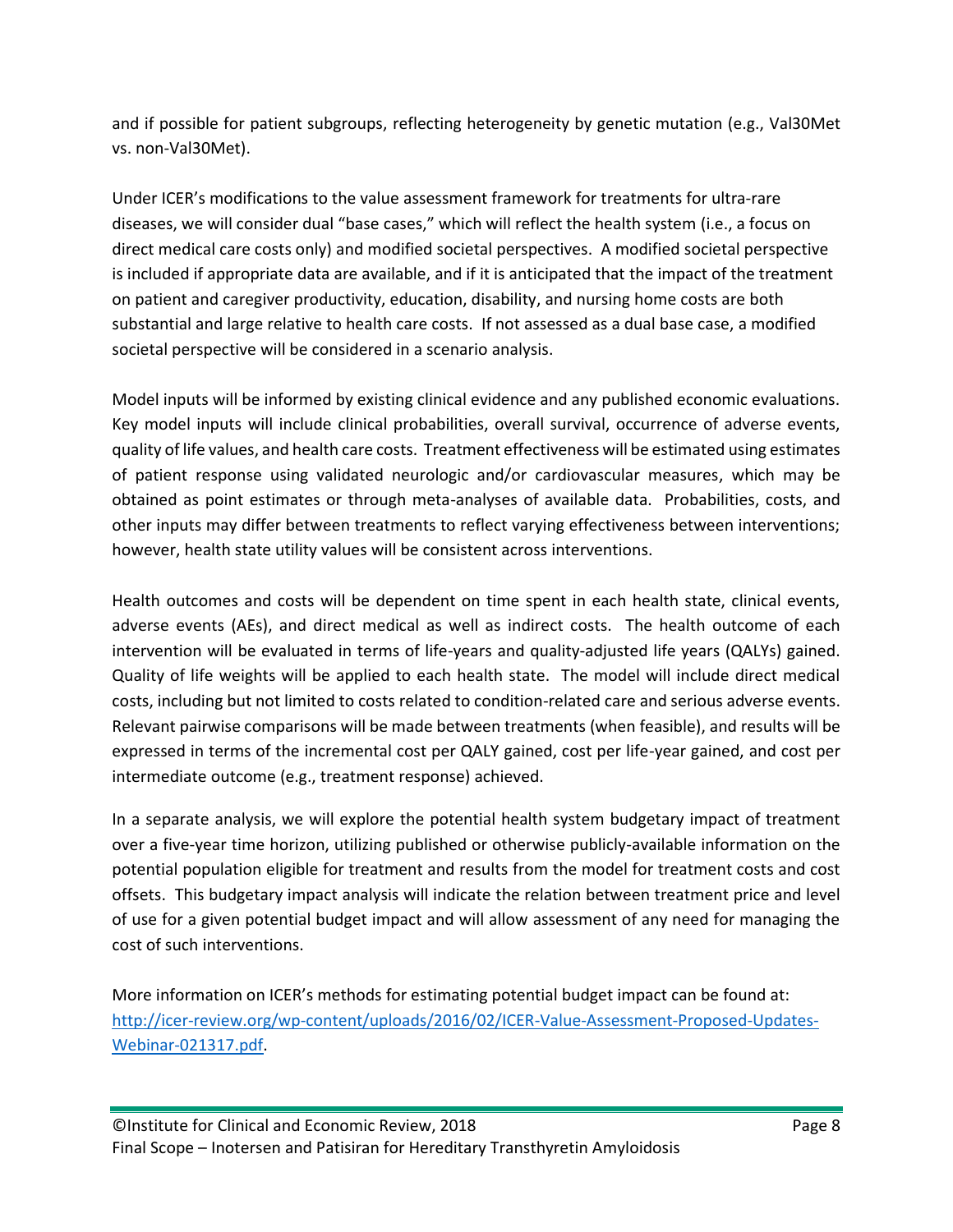## *Identification of Low-Value Services*

As described in its Final Value Assessment Framework for 2017-2019, ICER will now include in its reports information on wasteful or lower-value services in the same clinical area that could be reduced or eliminated to create additional resources in health care budgets for higher-value innovative services (for more information, see [https://icer-review.org/material/final-vaf-2017-](https://icer-review.org/material/final-vaf-2017-2019/) [2019/\)](https://icer-review.org/material/final-vaf-2017-2019/). These services are ones that would not be directly affected by patisiran or inotersen, as these services will be captured in the economic model. Rather, we are seeking services used in the current management of hATTR beyond the potential offsets that arise from a new intervention. ICER encourages all stakeholders to suggest services (including treatments and mechanisms of care) that could be reduced, eliminated, or made more efficient.